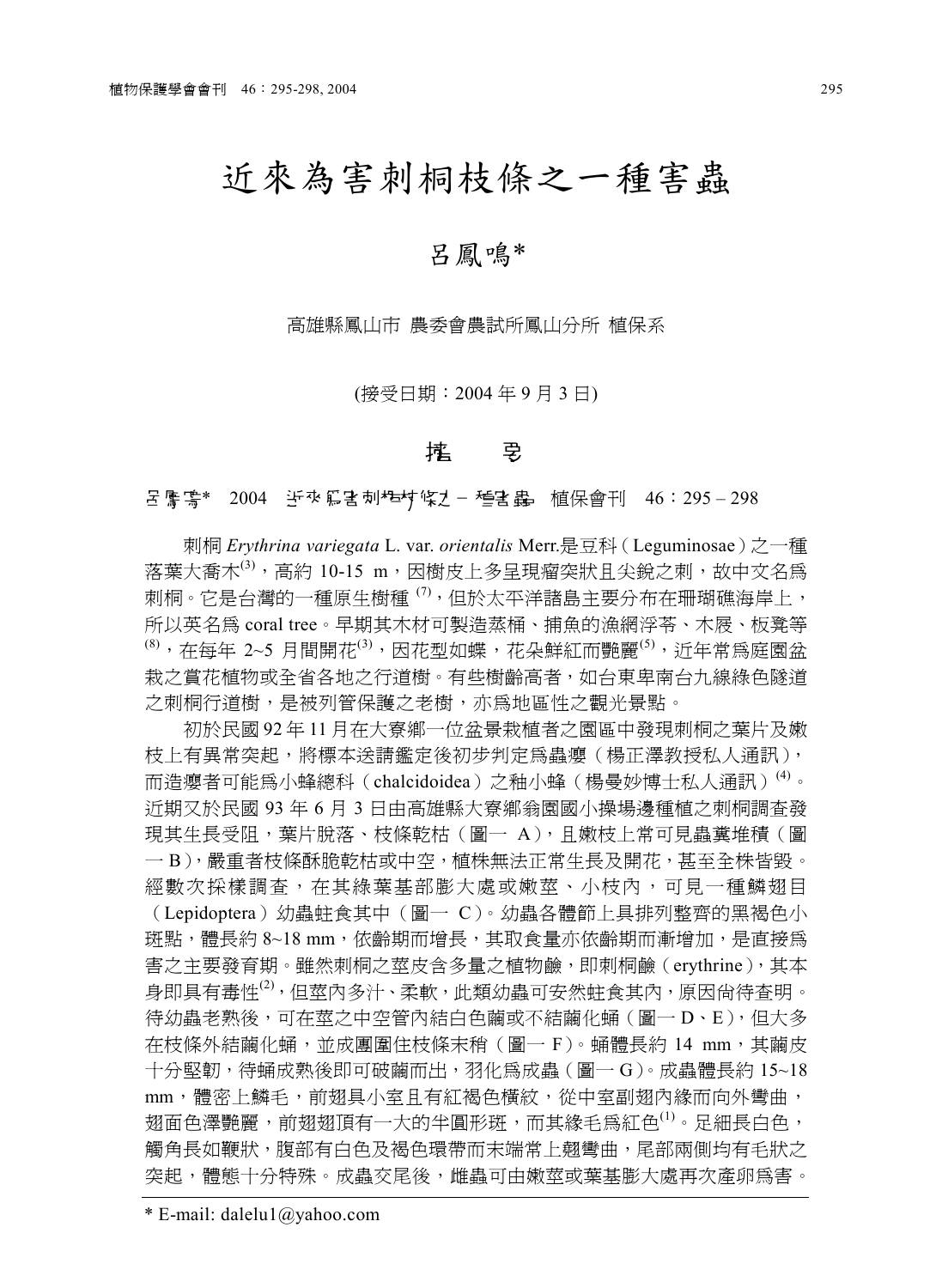

- 圖㆒、*Agathodes ostentalis* 危害情形。(A)刺桐植株受害情形;(B)刺桐嫩枝㆖見蟲糞堆積; (C)鱗翅目幼蟲在刺桐莖內蛀食;(D)藏在莖內的蛹;(E)在莖內結繭之蛹;(F)在枝 條外圍成團結繭之蛹;(G)成蟲;(H)蛹寄生蜂;(I)蛹寄生蜂。
- Fig. 1. About *Agathodes ostentalis.* (A) Coral tree damaged by *Agathodes ostentalis*; (B) Excretory granules of larvae which have accumulated on the exterior of buds and stems of the coral tree; (C) Larva of Lepidoptera which has bored into stems of the coral tree; (D) Pupa hide in stem of the coral tree; (E) Pupal cocoon hide in stem of the coral tree; (F) Many pupal cocoon mixed and stuck to the outside of the stem; (G) Adult; (H) Parasites of the pupa; (I) Parasites of the pupa.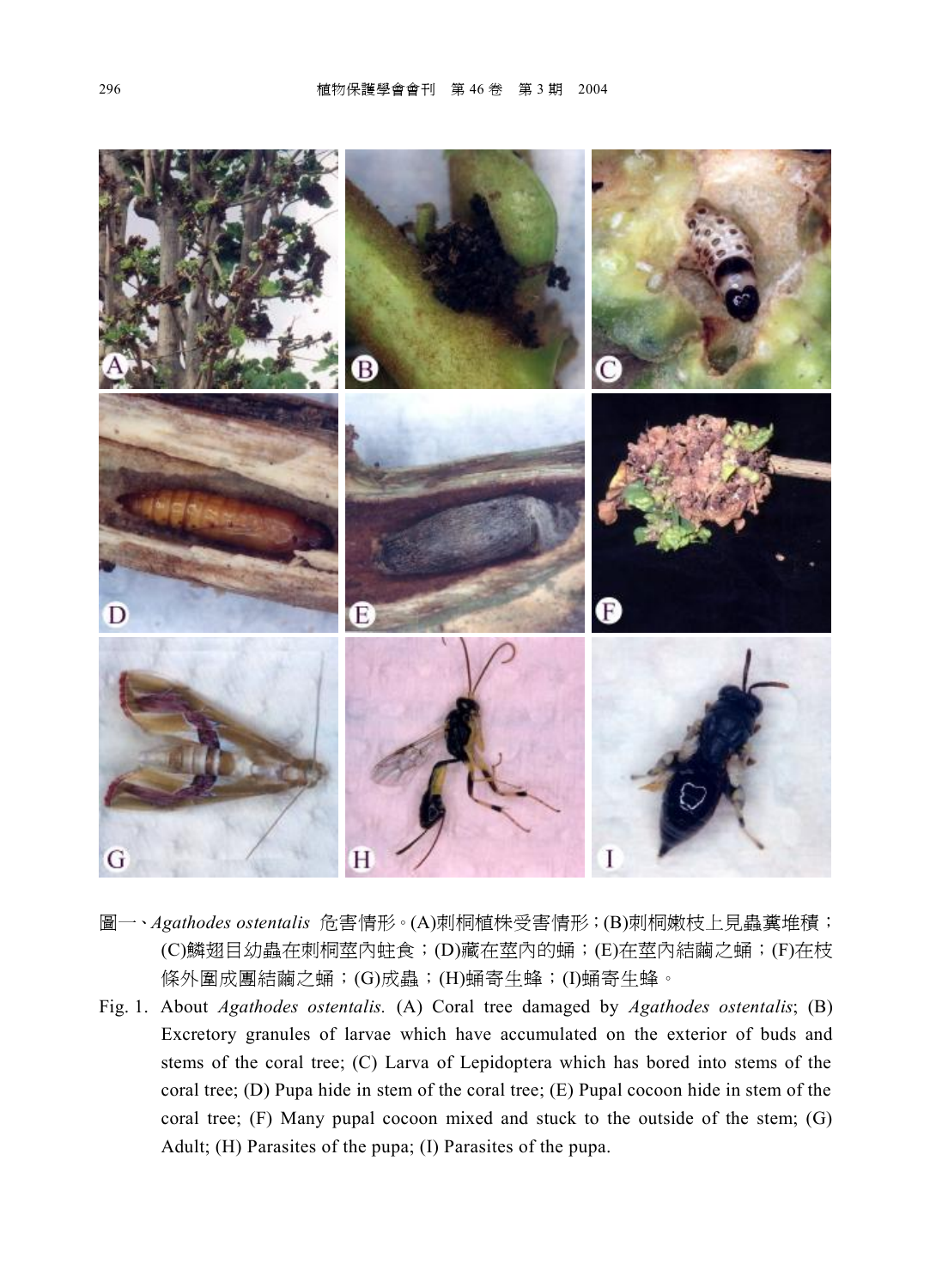採得之害蟲標本送請蛾類專家傅建明先生及中興大學楊正澤教授加以鑑 定,得知其為草螟科 Crambidae,野螟亞科 Pyraustinae 之華麗野螟 *Agathodes ostentalis* (Geyer, 1837) (1) 。由文獻得知其分布於印度尼西亞、斯里蘭卡、錫金、 緬甸、浙江、褔建、廣東、雲南及台灣。其幼蟲主要為害刺桐及海桐 *Erythrina indica* Lam.<sup>(1)</sup>。因台灣目前對其發生來源與生態所知不多,若需緊急處理,依目前為害 情況及刺桐之植物特性,建議用剪枝之方法,將受害枝條及嫩葉剪下、收集並加 以焚毀,以免成蟲羽化出來,繼續產卵為害。另在成團之蛹堆中,可採到兩種膜 翅目(Hymenoptera)之蜂(圖㆒ H、I),為其蛹寄生蜂。而在受害枝或空莖內常 見螞蟻窩、介殼蟲等。故諸多原因致使刺桐生長每況愈㆘,目前在台灣南部如楠 梓、大寮、高雄市區(九如四路、哨船頭公園等)、屏東等地以及墾丅等沂溪流 之岸邊多見刺桐受害之情形;尤其在大寮光明路綿延約 7 公里栽植近百棵刺桐之 行道樹,目前已 100%受害;嚴重者已無綠葉,更無法開花。尤以嫩細枝(Φ<1 ㎝~2 ㎝)之莖內部尚多汁柔軟者,幼蟲蛀食嚴重;而粗枝者(Φ>2.5 ㎝)因木 質堅硬,蛀食不易,故受害較少或較輕,但仍有些褐斑。近期在台灣中部及台東 等㆞之刺桐亦傳受害劇烈,又如引進栽培之黃脈刺桐(*Erythrina indica* var*. picta*)、雞冠刺桐(*Erythrina cristagalli*)等亦有相同之受害情形。此外,刺桐尚 有 黑 腳肓椿象 *Halticus tibialis* Reuter 、 密 柑 灰 色 介 殼 蟲 *Chrysomphalus dictyospermi*(Morgan)、瘤額牡蠣介殼蟲 *Lepidosaphes tubulorum* Ferris、欖綠虎㆝ 牛 Chlorophoru cleodes cleodes (Fairmaile)<sup>(6)</sup>等害蟲之記錄,故對刺桐上各類害蟲 之發生,尤應密切注意,除需加以適當之防治措施外,並儘量保護寄生蜂等天敵; 待植株正常生長後,才能期望艷麗的花朵再次綻放。

(關鍵詞:刺桐、莖、草螟科、華麗野螟)

#### 计 辞

承蒙本分所李存生先生之協助剪枝採 樣及蛾類專家傅建明先生與中興大學楊正 澤教授之協助鑑定與指導,謹此一併誌謝。

### 引用立儲

- 1. 王平遠。1980。中國經濟昆蟲志 第 21 冊:鱗翅目。科學出版社。北京。229 頁。
- 2. 甘偉松。1958。台灣藥用植物志(㆖)。 ㆗華大典編印會。356 頁。
- 3. 李勉民。1994。台灣常見的有毒植物。 常見藥草圖說。讀者文摘。遠東有限公

司印行。416 頁。

- 4. 呂鳳鳴、林正忠。2004。刺桐上之蟲癭。 園藝之友 104:21-22。
- 5. 徐國士。1983。科學教育資料叢書(V)。 台灣海濱常見植物。台灣省政府教育 廳。191 頁。
- 6. 張玉珍、洪麗梅。1986。台灣林木害蟲 及其寄主植物名錄。台灣林業試驗所. 林業叢刊第 25 號。282 頁。
- 7. 劉和義、楊遠波、呂勝田、施炳霖。 1998。台灣維管束植物簡誌第三卷。行 政院農委會。389 頁。
- 8. 鄭武燦。2000。台灣植物圖鑑㆖:409- 410。國立編譯館。1987 頁。